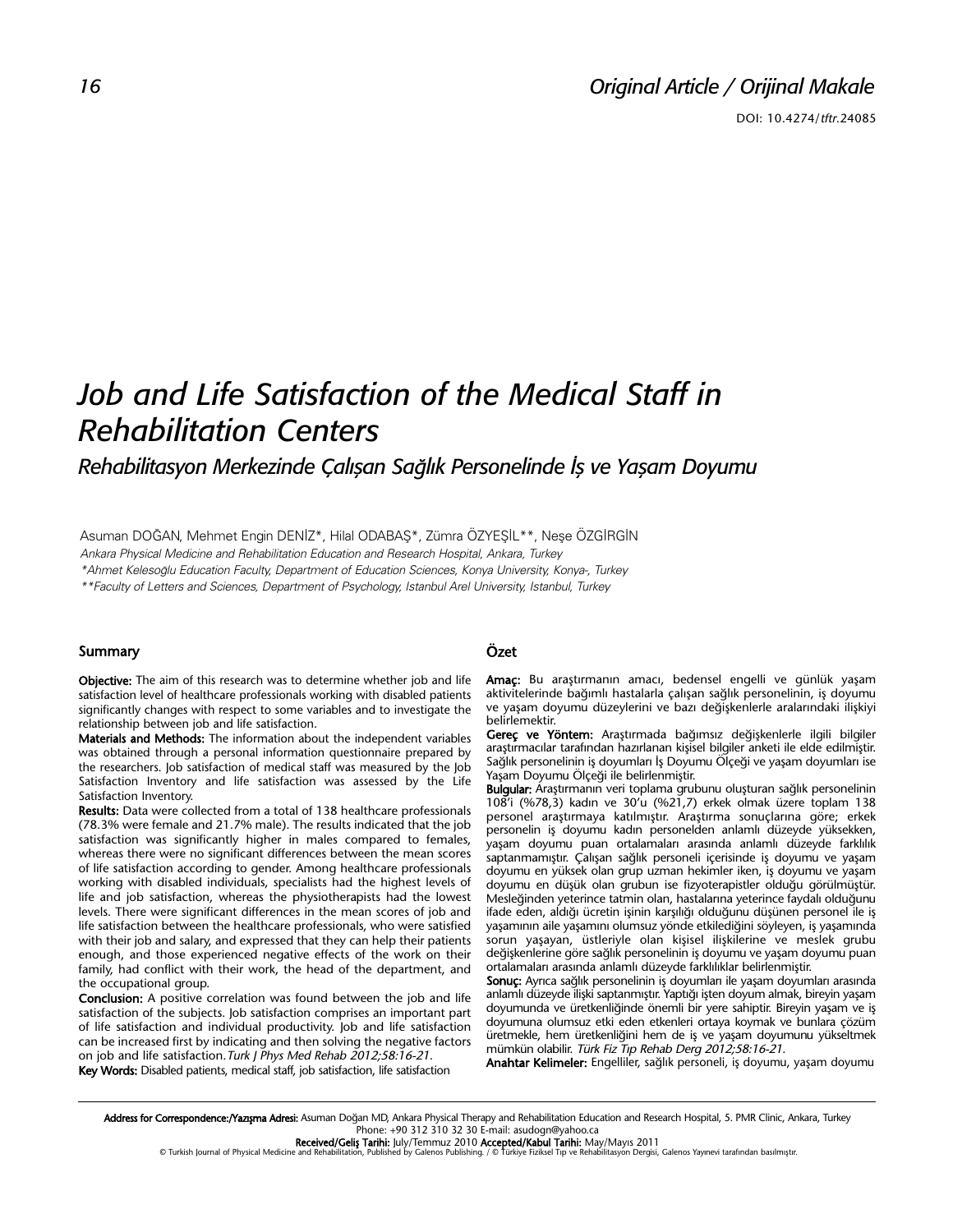# Introduction

The concept of job satisfaction refers to a dedicated professional life and comprises an emotional attitude for it. The concept of job satisfaction is within the boundaries of the general concept of satisfaction and denotes the satisfaction of the needs at work (1,2). Job is one of the most important and indispensible part of life and job satisfaction has effects not only on the working life but also on every dimension of the human life. The emotional scope of the perceptions about the job is considered to be highly important. Therefore, joy and satisfaction at work form an important basis of the course of life.

Life satisfaction is an overall fulfillment in life rather than a specific need fulfillment and shows the comparative relation of expectations and the existing situation. In general, it embodies the several dimensions of life and life as a whole and can have an unstable nature throughout the life (3,4).

The interaction of job and life satisfaction is indispensible since life is a sum of time spent at work and off work. The variables of job satisfaction are personal characteristics of professionals (age, gender, education and work specialization) Other variables considered to affect job satisfaction are benefits of the job, working conditions, job security, autonomy, job stress, social sharing, working hours, communication, salary, and objective evaluation criteria (2,5-8). The effect of job satisfaction on job-related behaviors as performance and absence is also taken into consideration (8,9).

Serving for helpless people as part of a job requirement have negative effects, such as burnout, physical and emotional tiredness, loss of professional productivity and indifference on the job and life satisfaction in physicians (10-12). It is indicated that such negative effects are commonly seen in emergency medicine physicians and oncologists who tend to change their jobs or to decrease working hours (13,14). Rehabilitation centers serve for patients who were healthy in the past but will be completely or partially dependent on others to survive from now on. This reality can be considered to result in burnout and negative effects on life and job satisfaction as much seen in emergency and oncology departments.

This study aims to define the job and life satisfaction levels in healthcare professionals working with disabled and partially depended patients in line with the above-mentioned information. We also aimed to identify whether the job and life satisfaction have meaningful relation with gender, being beneficial or not for the patients, perception of dealing with the disabled patients as a negative factor, daily working time, perception of their salary as unmet labor, having problems or not in the working environment, the quality of relationship with the superiors and perception of work life as a negative effect on family life.

#### Materials and Methods

The research sample is composed of residents, specialists, physiotherapists, nurses and health officers working in a rehabilitation center where the treatment of patients most of which have physical disability (spinal cord injury, multiplesclerosis, hemiplegia, cerebral palsy, traumatic brain injury, myopathy, etc.) and dependent on others for daily activities. Only 138 of 178 health professionals agreed to participate in the research and answer the survey questionnaire. The questionnaire consisted of three parts. Questions on age, gender, profession, time of profession, illnesses and the prescribed medications were in the first part. The second part included questions on personal job satisfaction level and personal thoughts about the professional efficiency in serving patients, negative effects of dealing with chronic diseases, daily working time, perception of the salary as unmet labor, having problems or not in the working environment, quality of relationship with the superiors and perception of work life as a negative effect on family life. The third part included job and life satisfaction scales. The Job Satisfaction scale used in this research was devised by Hackman and Oldman. It has 14 entries and has been proven by reliability tests. The lowest score of the test is 14 and highest is 70. Studies on the Turkish adaptation of the test in our country had been made (15-17). The Satisfaction with Life Scale was developed by Diener and colleagues the Turkish adaptation of the scale was made by Köker (18,19). The scale consists of five items and each item is analyzed according to five options. The results of the scale reliability tests showed that testretest reliability was found to be sufficient (r=85) and item–test correlation was between 71 and 80.

### Statistical Analysis

T-test, one-way analysis of variance (ANOVA), Tukey's test, Tamhane test, and Fisher's Least Significant Difference LSD test were used in the data analysis of our study in line with the independent variables. The relation of dependent variables is analyzed by Pearson product-moment correlation coefficient.

# **Results**

The findings of the research are detailed in this section. 108 (78.3%) participants were female and 30 (21.7%) were male. The age range of the participants was 24-59 years and the average age was 36.24 (SD: 6.93) years, as estimated. The comparison of life and job satisfaction of the health professionals according to gender is given in Table 1. While the mean scores of job satisfaction of men were found to be significantly high (p<0.05), there was no significant difference in the mean life satisfaction scores between genders.

Table 1. T-Test results according to gender of medical staff working in the treatment of disabled patients.

|                   | Gender | n   | x     | <b>SD</b> |           |  |
|-------------------|--------|-----|-------|-----------|-----------|--|
| Job satisfaction  | Female | 108 | 33.41 | 9.55      | $-2.152*$ |  |
|                   | Male   | 30  | 38.33 | 11.45     |           |  |
| Life satisfaction | Female | 108 | 20.47 | 6.07      | .201      |  |
|                   | Male   | 30  | 20.16 | 7.69      |           |  |

\*p<0.0,  $\overline{X}$  : mean, SD: Standart Deviation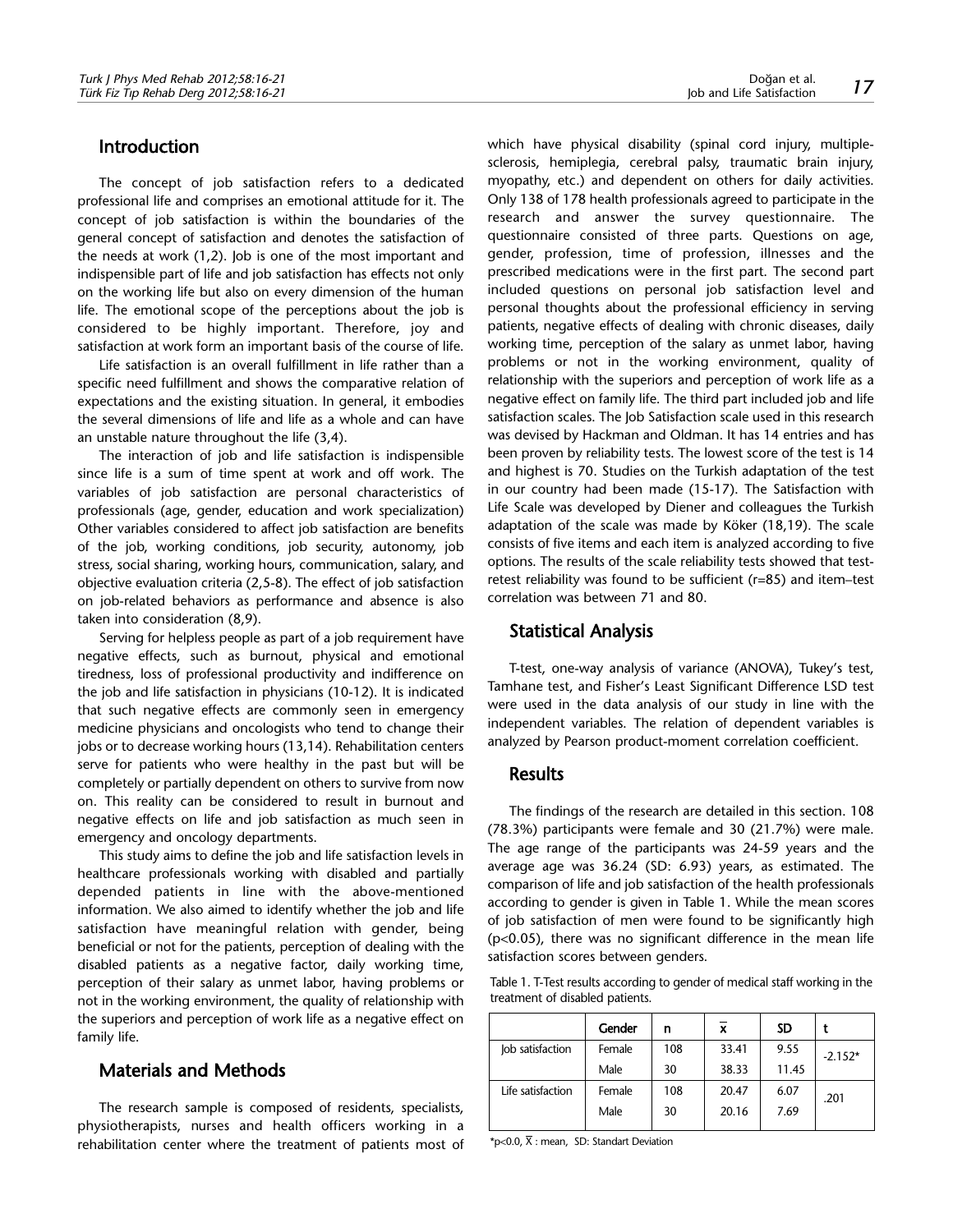A positively meaningful relation (r=0.47, p<0.001) was found between job and life satisfaction.

The analysis of life and job satisfaction according to profession groups showed a meaningful differentiation (F=5.965, p<0.001; F=3.122, p<0.05). Group homogeneity test was conducted before the identification of differentiation reasons and the group showed to be homogeneous. Parametric statistical analysis was used. The LSD test results showed that the life and job satisfaction levels in specialist physicians were significantly higher than that in nurses, health officers and physiotherapists. In addition, the job satisfaction of resident physicians was found to be meaningfully high (Table 2).

The mean scores of job and life satisfaction according to daily working hours showed no meaningful differentiation. The results also indicated that the life and job satisfaction in the health professionals, who were satisfied with their salary, was meaningfully higher than in the unsatisfied ones (Table 3).

Table 2. Job and life satisfaction variance analysis and LSD test results according to profession group variable of medical staff working in the treatment of disabled patients.

|                   | <b>Profession Group</b>  | n  | $\overline{\mathbf{X}}$ | <b>SD</b> | F        | <b>LSD Test Results</b>      |
|-------------------|--------------------------|----|-------------------------|-----------|----------|------------------------------|
| Job satisfaction  | Nurse (1)                | 34 | 30.85                   | 8.03      |          |                              |
|                   | Health officer (2)       | 26 | 32.84                   | 9.73      |          |                              |
|                   | Physiotherapist (3)      | 21 | 29.57                   | 9.57      | 5.965*** | 4-1, 6-1, 4-2, 4-3, 5-3, 6-3 |
|                   | Specialist physician (4) | 31 | 41.32                   | 9.42      |          |                              |
|                   | Residents (5)            | 9  | 37.22                   | 10.55     |          |                              |
|                   | Other Residents (6)      | 17 | 36.41                   | 10.14     |          |                              |
| Life satisfaction | Nurse (1)                | 34 | 18.67                   | 6.46      |          |                              |
|                   | Health officer (2)       | 26 | 20.46                   | 5.77      |          |                              |
|                   | Physiotherapist (3)      | 21 | 17.61                   | 7.15      |          |                              |
|                   | Specialist physician (4) | 31 | 23.64                   | 5.51      | $3.122*$ | $4-1, 4-3$                   |
|                   | Residents (5)            | 9  | 20.77                   | 6.11      |          |                              |
|                   | Other $(6)$              | 17 | 21.11                   | 6.25      |          |                              |

\*p <.05 \*\*\*p<.001,  $\overline{X}$ : mean, SD: Standart Deviation, 1-6 are medical staff groups number.

| Table 3. Job and life satisfaction t-test results according to the variables. |  |  |  |  |
|-------------------------------------------------------------------------------|--|--|--|--|
|-------------------------------------------------------------------------------|--|--|--|--|

|                                                           | Job Satisfaction |     |              | Life Satisfaction |           |     |             |            |
|-----------------------------------------------------------|------------------|-----|--------------|-------------------|-----------|-----|-------------|------------|
|                                                           |                  | n   | $\mathsf{x}$ | t                 |           | n   | $\mathbf x$ | t          |
| Does your salary meet your labor?                         | Yes              | 16  | 42.43        | $3.831**$         | Yes       | 16  | 24.06       | $3.470**$  |
|                                                           | No               | 122 | 33.44        |                   | No        | 122 | 19.92       |            |
| Are you satisfied enough with your job?                   | Yes              | 64  | 38.25        | $4.333***$        | Yes       | 64  | 23.34       | 5.558***   |
|                                                           | No               | 74  | 31.22        |                   | No        | 74  | 17.86       |            |
| Do you consider yourself professionally sufficient in the | Yes              | 100 | 36.28        | $3.371**$         | Yes       | 100 | 21.43       | $2.815**$  |
| medical treatment of the disabled patient?                | <b>No</b>        | 38  | 29.76        |                   | <b>No</b> | 38  | 17.71       |            |
| Does dealing with chronic diseases have negative effects? | Yes              | 100 | 33.18        | $-2,335*$         | Yes       | 100 | 19.80       | $-1,803$   |
|                                                           | No.              | 38  | 37.92        |                   | No        | 38  | 22.00       |            |
| Do you have problems at work?                             | Yes              | 105 | 32.76        | $3.827***$        | Yes       | 105 | 19.67       | $2.689**$  |
|                                                           | No               | 33  | 39.96        |                   | <b>No</b> | 33  | 22.72       |            |
| Does your job have a negative effect on your family life? | Yes              | 73  | 31.10        | $-4.405***$       | Yes       | 73  | 18.93       | $-2.928**$ |
|                                                           | <b>No</b>        | 65  | 38.27        |                   | <b>No</b> | 65  | 22.06       |            |

\*p<.05, \*\*p<.01 \*\*\*p<.001,  $\bar{X}$ : mean,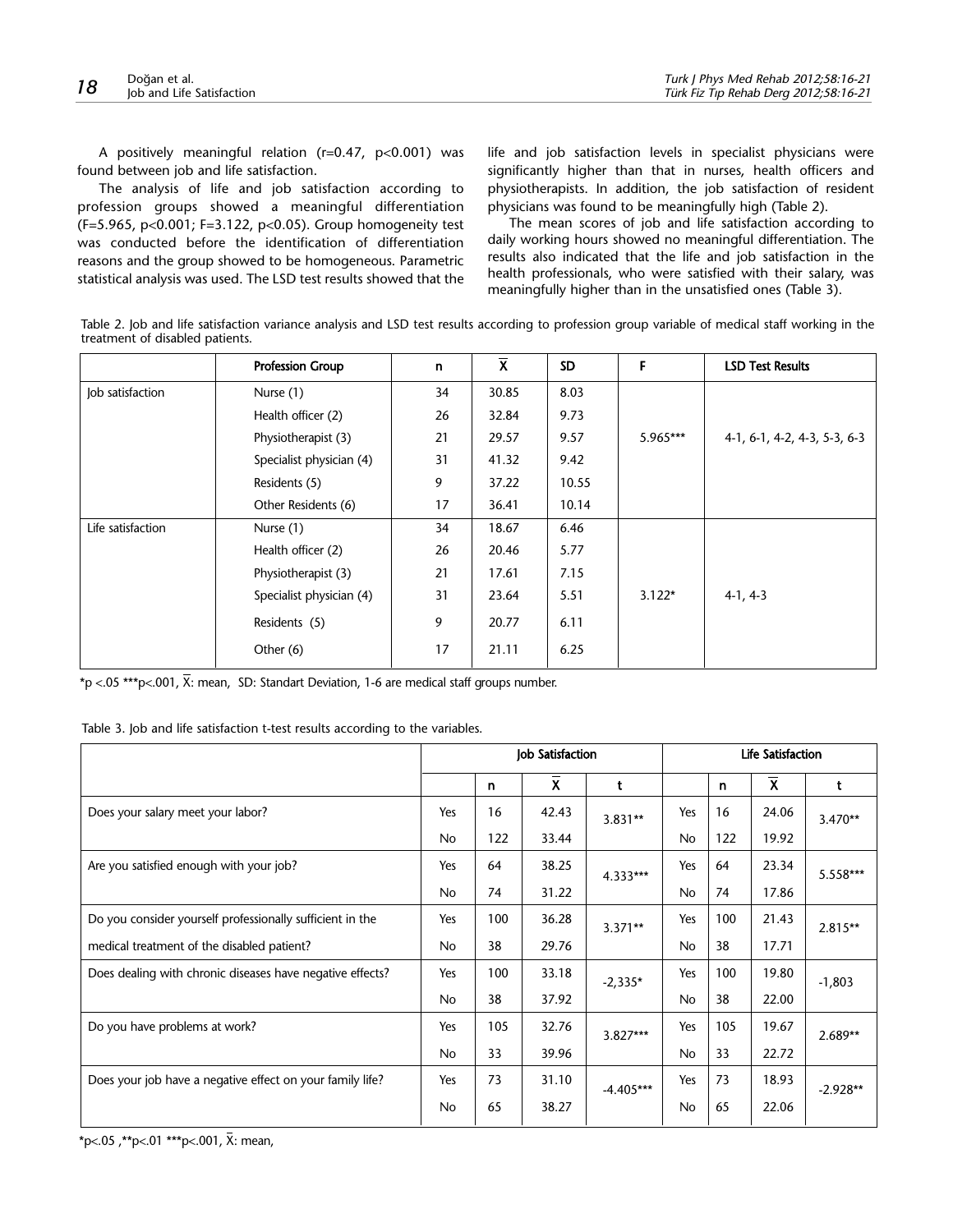|                   | How would you describe your<br>relationship with your seniors? | n  | $\bar{\mathsf{x}}$ | <b>SD</b> |           | Tamhane/<br><b>Tukey Test Results</b> |
|-------------------|----------------------------------------------------------------|----|--------------------|-----------|-----------|---------------------------------------|
| Job satisfaction  | Thoughtful and helpful (1)                                     | 33 | 40.21              | 8.59      |           | $1-2, 1-3$                            |
|                   | Normal (2)                                                     | 88 | 34.63              | 9.48      | 22.131*** | $2 - 3$                               |
|                   | Intolerant (3)                                                 | 17 | 22.58              | 5.31      |           |                                       |
| Life satisfaction | Thoughtful and helpful (1)                                     | 33 | 22.33              | 5.38      |           | $1-3, 2-3$                            |
|                   | Normal (2)                                                     | 88 | 20.47              | 6.25      | $5.264**$ |                                       |
|                   | Intolerant (3)                                                 | 17 | 16.29              | 7.63      |           |                                       |

Table 4. Job and life satisfaction variance analysis, Tamhane and Tukey test results of the medical staff working in the treatment of disabled patients according to the variable of senior-doctor relationship.

\*\*p<.01 \*\*\*p<.001,  $\overline{X}$ : mean, SD: Standart Deviation

It was also found that the means scores of life and job satisfaction in the health professionals, who were satisfied with their jobs and who considered their services for the patients as adequately beneficial, was meaningfully higher than that in ones who did not (Table 3).

The job satisfaction in the health professionals, who were indicating that dealing with disabled patients has no negative effect, was higher ( $p<0.05$ ) than in ones indicating a negative effect. However, there was no meaningful difference in the mean scores of life satisfaction between these two groups (Table 4). The life and job satisfaction of the professionals indicating no problems at work was found to be higher (p<0.01, p<0.001) compared to that of the ones indicating problems at work (Table 4).

The job and life satisfaction in the health professionals, who were indicating that their jobs has no negative effect on their family lives, was found to be meaningfully higher than that in ones indicating a negative effect (Table 3).

The variance analysis of job satisfaction in terms of the relationship of medical staff with their seniors showed a meaningful differentiation (F=22.131, p<0.001). According to the results of the analysis, the job satisfaction in the professionals defining their relationship with their seniors as empathetic and helpful was meaningfully higher than that in ones defining it as normal and unhelpful. The job satisfaction in those defining their relationship with their seniors as normal was found to be meaningfully higher than that in ones defining as intolerant.

The variance analysis of the life satisfaction in healthcare professionals dealing with disabled patients and their relationship with their seniors showed a satisfactory differentiation between them (F=5.264, p<0.001). Group homogeneity test was conducted before the identification of the differentiation sources and the results showed that the groups were homogeneous. According to the analysis, the life satisfaction of the professionals defining their relationship with their seniors as empathetic, helpful and normal was meaningfully higher than that in ones defining their relationship as intolerant (Table 4).

## **Discussion**

Job satisfaction is a relative concept, which changes according to purposes of working. It is perceived differently with respect to the priorities of professionals. The feeling of satisfaction is gained only when the expectations of a person is met by the job (20). Job satisfaction is related to personal variables not necessarily associated with job and also to variables associated with the working environment. It is expected that being content and satisfied from job has an effect on life satisfaction. Stress and job boredom is common in all occupations involving direct contact with people such as polices, physicians, nurses, psychological counselors, teachers (21). It is accepted that the high burnout level in these professions has a negative effect on job and life satisfaction. Job satisfaction is known to be the most influential effect on burnout (22). Low levels of job satisfaction and mental health problems are reported in teachers, doctors and other medical staff (1,12,23,24). According to a study, the level of job satisfaction is at minimum in medical professions and even lower in nurses (23). A study conducted in an oncology service revealed higher levels of emotional burnout and indifference for doctors compared to nursing staff (13).

The findings of our study have parallels with the literature on job and life satisfaction in that specialist physicians have higher levels of satisfaction compared to resident physicians, nurses and physiotherapists. An increase in professional experience improves communication and leadership skills, feelings of professional adequacy and the abilities of problem solving. The higher levels of life satisfaction in academicians compared to that in general practitioners and professional physicians can be explained by the increase in education and the chances of increasing and updating professional knowledge (25,26). However, a direct relationship between educational level and professional satisfaction is not always the case (5). A decrease in job satisfaction can be seen as the educational level increases, since higher level of education may result in higher levels of job expectations. However, there are also study results indicating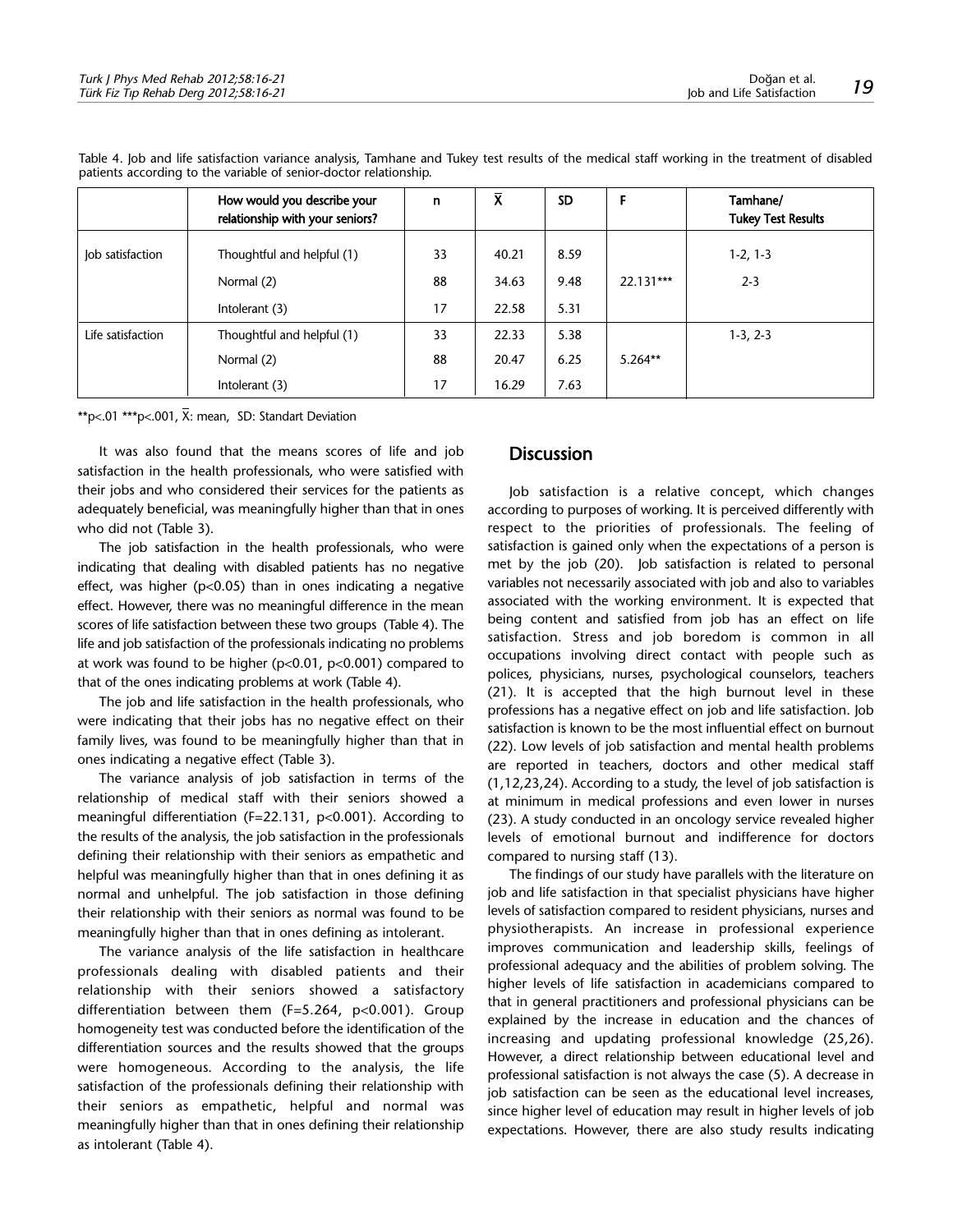higher levels of job satisfaction with higher levels of educational level as higher levels of education provides more job opportunities (2). It can be said that the higher levels of job and life satisfaction in specialist physicians results from higher levels of experience, income and the ease of having medical help from other staff. Sur and his friends (27) in their study on dental surgeons found that job satisfaction is related with age, social security resources, income rates, assistant health staff and the number of patients. The literature reveals a direct relationship between job satisfaction and professional participation at job. The job and life satisfaction in nurses and physiotherapists were found to be lower as a result of factors, such as being not able to use professional knowledge, creative at job and intellectual stimuli, lack of autonomy and self realization at job (25,28-30). Risk factors on job satisfaction in the physiotherapists were: higher levels of work, low levels of job control, having difficulties at job, gender discrimination for women and age discrimination for the young (31). A meta-analysis of 31 studies on job satisfaction among nurses revealed that factors of work environment, such as job stress primarily, and secondarily, doctor-nurse collaboration and autonomy were important (30). This study revealed that the low levels of job and life satisfaction in nurses and physiotherapists were resulted from high levels of professional dissatisfaction, lack of autonomy, high levels of work, younger age, lesser income levels, perception of salary as unsatisfactory, and less professional experience compared to specialist physicians.

The reasons for job satisfaction decrease was found to be low income, long working hours, work load, loss of spare time. The reasons of job satisfaction increase were found to be relationship with the colleagues and medical students in a study on practitioner physicians (31). It is also shown that there is a negative correlation between job satisfaction and emotional burnout, indifference and role conflict and that the increase of job satisfaction promotes professional success (32).

Although the study results demonstrated that job satisfaction of specialist physicians (mean 41.32) and assistant (mean 37.22) are high, they are lower than the results of similar studies. The mean job satisfaction score in the residents in Ankara is 53, and 48 in a study performed in Harran University which are higher than that found in our study (23,33). These studies found that the job satisfaction is not affected by factors, such as expertise differences between surgeons and internal medicine physicians, year of expertise, gender, number of night duties and working hours. Our study results also show that working hours is not an effect on job and life satisfaction but the scores of job and life satisfaction are found to be high for the ones stating that they are content with their professions, beneficial for their patients, their salaries are good enough for their labor, have no problems with their seniors and that their seniors are thoughtful and helpful.

The job satisfaction in males was high but life satisfaction was similar to females according to the results of our study. Although the literature shows gender as an important personal factor, studies in Turkey reveals no connection between job satisfaction and gender (33-35). The study conducted by Ünal found a higher level of life satisfaction for females, but our study results do not show such a relation (12). The factors effecting job satisfaction in physicians working at hospitals are listed as expectations for the job, job control, colleague support, income and promotions (6). The situation is different for oncologists and oncology service staff. It is revealed that dealing with moribund patients causes emotional burnout, feelings of personal insufficiency and indifference and, that these feelings are more common in physicians than those in other healthcare professionals (13).

This study reveals similar results for the healthcare professionals of rehabilitation centers. The indifference and burnout in healthcare professionals is not taken as a variable. Although job and life satisfaction in specialist physicians is the highest healthcare professionals, even these rates are lower than in their colleagues of different branches, besides, the work conditions of other healthcare professionals are the worst. The reasons for low levels of job satisfaction for professionals working in rehabilitation centers (of patients with spinal cord injury, multiple-sclerosis, hemiplegia, cerebral palsy, neurological diseases and etc.) with whom the study is conducted, can be listed as high levels of medical expectations of patients and patient relatives, failing to satisfy those expectations, long-term treatments for rehabilitation and being unable to meet medical expectations in the short run. In addition, although there are no studies on job and life satisfaction in physical therapists, the low level of job satisfaction in physical therapists found in our study can be accounted for long hours of patient-physician relation, high levels of professional expectations, low levels of job control, difficulties at job, gender problems for females and young age.

In rehabilitation centers, special attention must be paid (due to the patient features) more than other medical units to provide better salaries, enable spare time by decreasing work load, support and provide communication, solidarity and sharing among professions with the awareness of patient care in rehabilitation centers is a matter of cooperation and creating a better work environment by means of better equipment and more numbers of health staff.

#### Conflict of Interest:

Authors reported no conflicts of interest.

#### References

- 1. Avşaroğlu S, Deniz ME, Kahraman A. Teknik öğretmenlerde yaşam doyumu iş doyumu ve mesleki tükenmişlik düzeylerinin incelenmesi. Selçuk Üniversitesi Sosyal Bilimler Enstitüsü 2005;14:115-29.
- 2. Izgar H, Ertekin AL, Deniz ME. Aynı iş kolunda çalışan sendikalı ve sendikasız iş görenlerin iş doyumu. Ahmet Keleşoğlu Eğitim Fakültesi Dergisi 2009;28:105-14.
- 3. Vara Ş. Yoğun bakım hemşirelerinde iş doyumu ve genel yaşam doyumu arasındaki ilişkilerin incelenmesi. Yüksek Lisans Tezi. İzmir: E. Ü. Sağlık Bilimleri Enstitüsü, 1999.
- 4. Özer M, Karabulut ÖÖ. Satisfaction of life in elderly individuals. Turk J Geriatrics 2003;6:72-4.
- 5. Newstrom JW, Davis K. Organizational behavior. Human behavior at work. 9th Edition, New York:McGraw-Hill. 1993
- 6. Scheurer D, McKean S, Miller J, Wetterneck T. U.Y. physician satisfaction: a systematic review. J Hosp Med 2009;4:560-8.